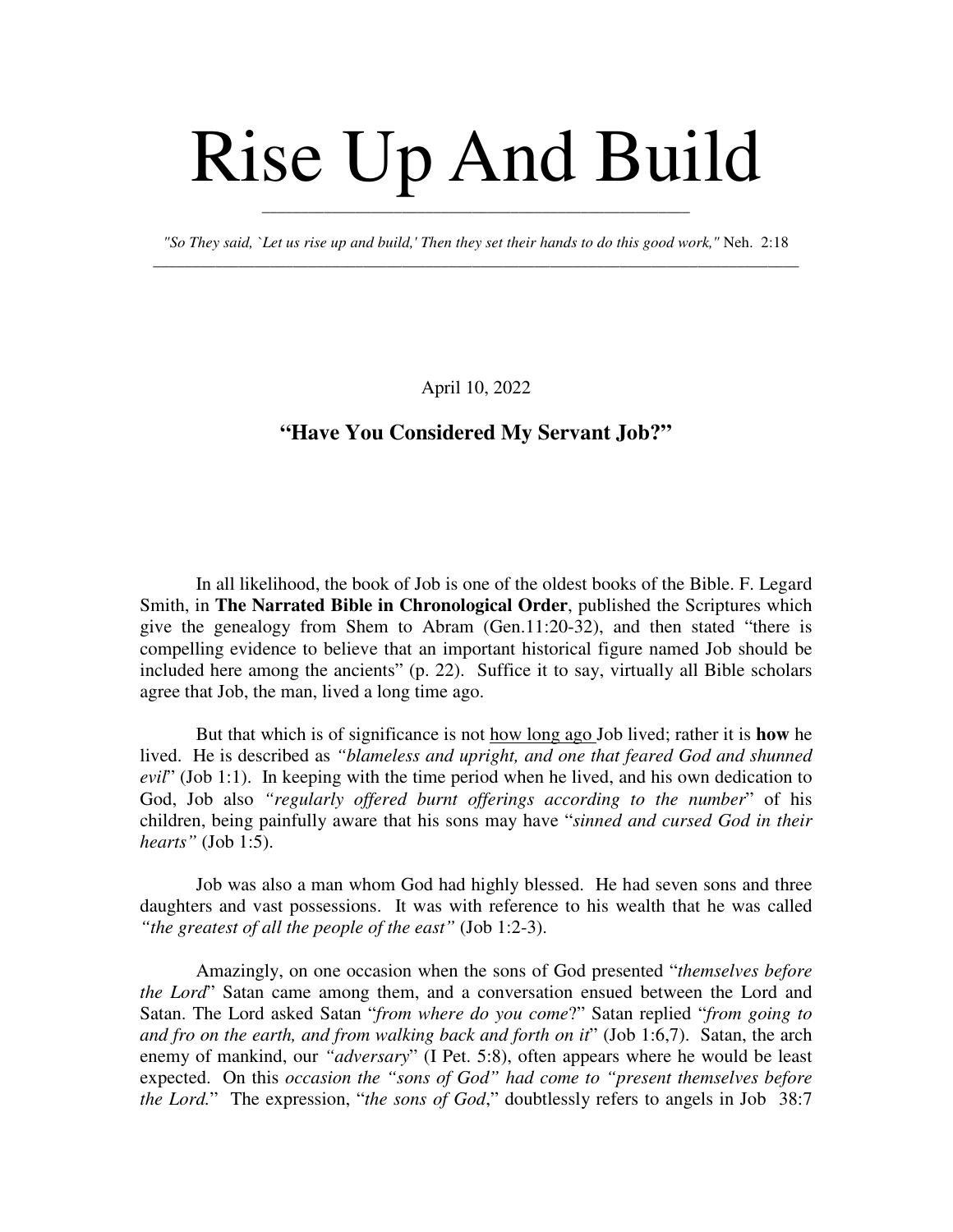(please read). And it would appear that it refers to angels in Job 1:6-7. In fact, Moffatt's translation renders it "*angels*." At any rate, this meeting when the sons of God *"presented themselves before the Lord*" was in some region other than the earth, for Satan (who "*also came among them*") had come "*from the earth*" (Job 1:7).

We can not know for certain just where this solemn assembly was held. Nor why. But we do know from whence Stan had come ("*from the earth*"), and we do know what the Lord asked him *("Have you considered my servant Job?,*" Job 1:7,8). And we are impressed with the Lord's assessment of Job — *"there is none like him on the earth, a blameless and upright man who fears God and shuns evil*."

It is interesting that Satan did not deny the Lord's assessment of Job. However, in keeping with his diabolical nature (signified by the name "*devil*," from *diabolos* (Gk) meaning "an accuser, a slanderer"), Satan cast reflection upon the motive behind Job's righteous conduct. He charged God with having "*made a hedge around*" Job, and he further told God that Job would *"curse*" Him to His face if only this hedge of protection and earthly blessings were removed. It was at this point that God, amazingly, allowed Satan to afflict Job (Job 1:10-12). This background forms the basis for what follows in the book of Job, and for the intense sufferings which God allowed Satan to bring upon the person of Job. It should be remembered that Job did not know of this conversation between God and Satan, nor did he know the why or the source of the great sorrow and sufferings which (for a time) would make his life absolutely miserable. Nor did he know that the story of his suffering would become a source of comfort and strength to great multitudes of fellow-sufferers in the centuries to follow. However, through faithful endurance, Job ultimately learned by experience that great truth later revealed, namely, "*that all things work together for good for those who love God, to those who are the called according to his purpose"* (Rom. 8:28).

Our purpose in this article is not to further describe the sufferings of Job, nor the most intriguing conversations which thereafter took place between Job and his friends who came to comfort him — suffice it to say, they gave Job ample reason to call them "*miserable comforters*" (Job 16:2)! Instead, our purpose is to focus upon God's question to Satan, *"have you considered My servant Job,*" and to make personal applications of this question.

Suppose such a meeting were to take place today. That is, suppose that in some region far removed from the earth "*the sons of God*" (angels?) were to present themselves before the Lord. And suppose that Satan were to come among them. Would God ask Satan, "*have you considered my servant"* (insert **your** name), and then cite **you** as an example of blamelessness and uprightness?

In a world of crass materialism, do you (and I) stand out as examples of people possessing "*godliness with contentment*" (I Tim. 6:6)? In a world filled with "*lovers of pleasure rather than lovers of God"* (2 Tim. 1:4), do you (and I) stand out as prime examples of those who *"love the Lord your God with all your heart, and with all your soul, and with all your mind"* (Matt. 22:37)? In a society rife with the "dog eat dog"